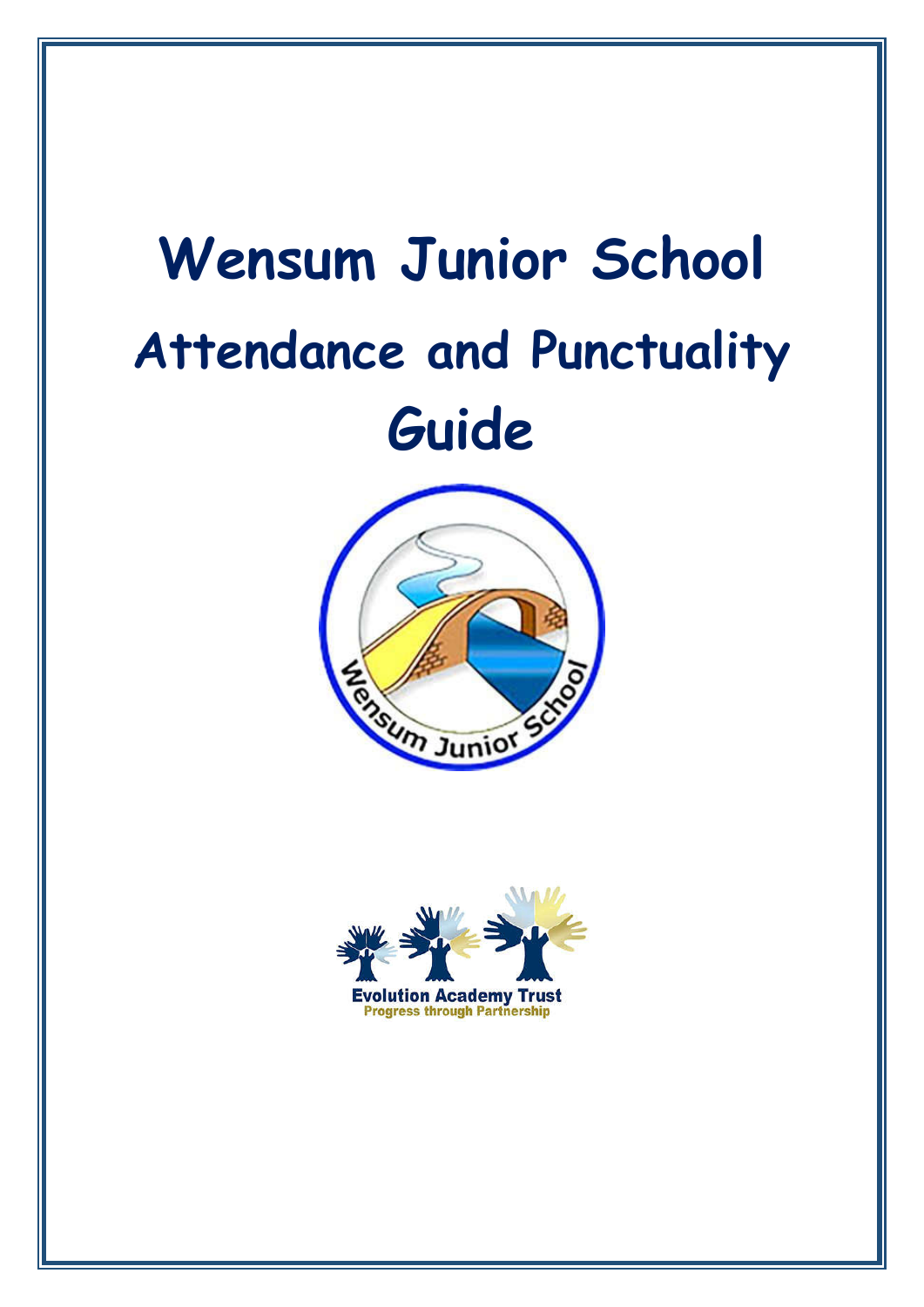

Although we aim for 100% attendance, each year we set a target and this is used to compare us to other schools nationally.

Our current target is 96% attendance which is also the national average.

Attending school every day will help give your child the best possible start in life.

Going to school every day means:

- $\checkmark$  Learning new skills
- $\checkmark$  Making friends and building positive relationships
- $\checkmark$  Taking part in exciting activities
- $\checkmark$  Having fun

# **DID YOU KNOW?**

90% attendance is equivalent to missing 100 hours of learning time.

If you take your child on a 2-week holiday in term time, attendance for the year immediately drops to 95%.

90% attendance means half a day of absence each week.

90% attendance is equivalent to a full month off school in a year!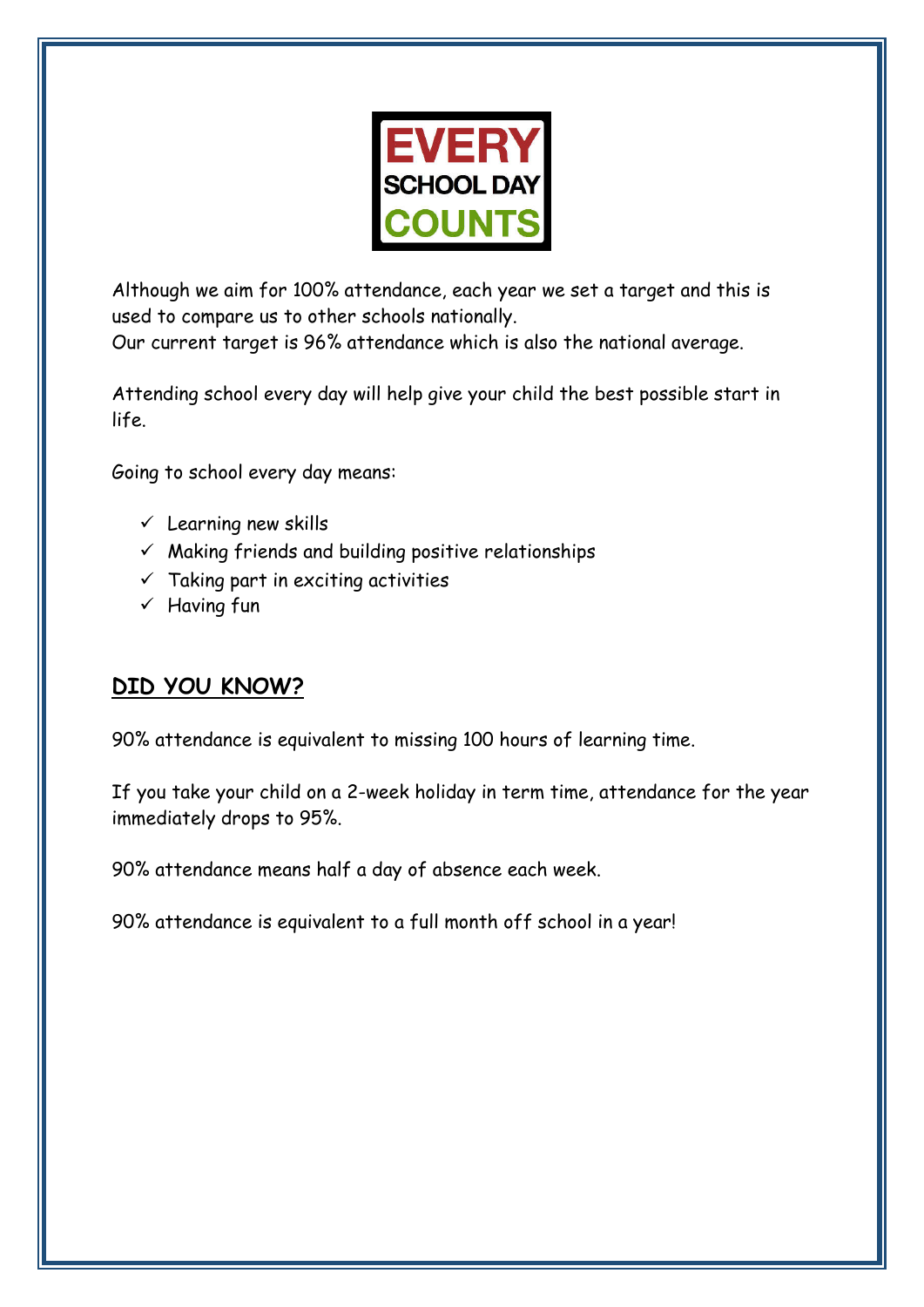

#### **Punctuality**

It can be disruptive and unsettling for children when they arrive late to school. Please ensure that your child is on time, every day, to allow them to access the full education that they are entitled to.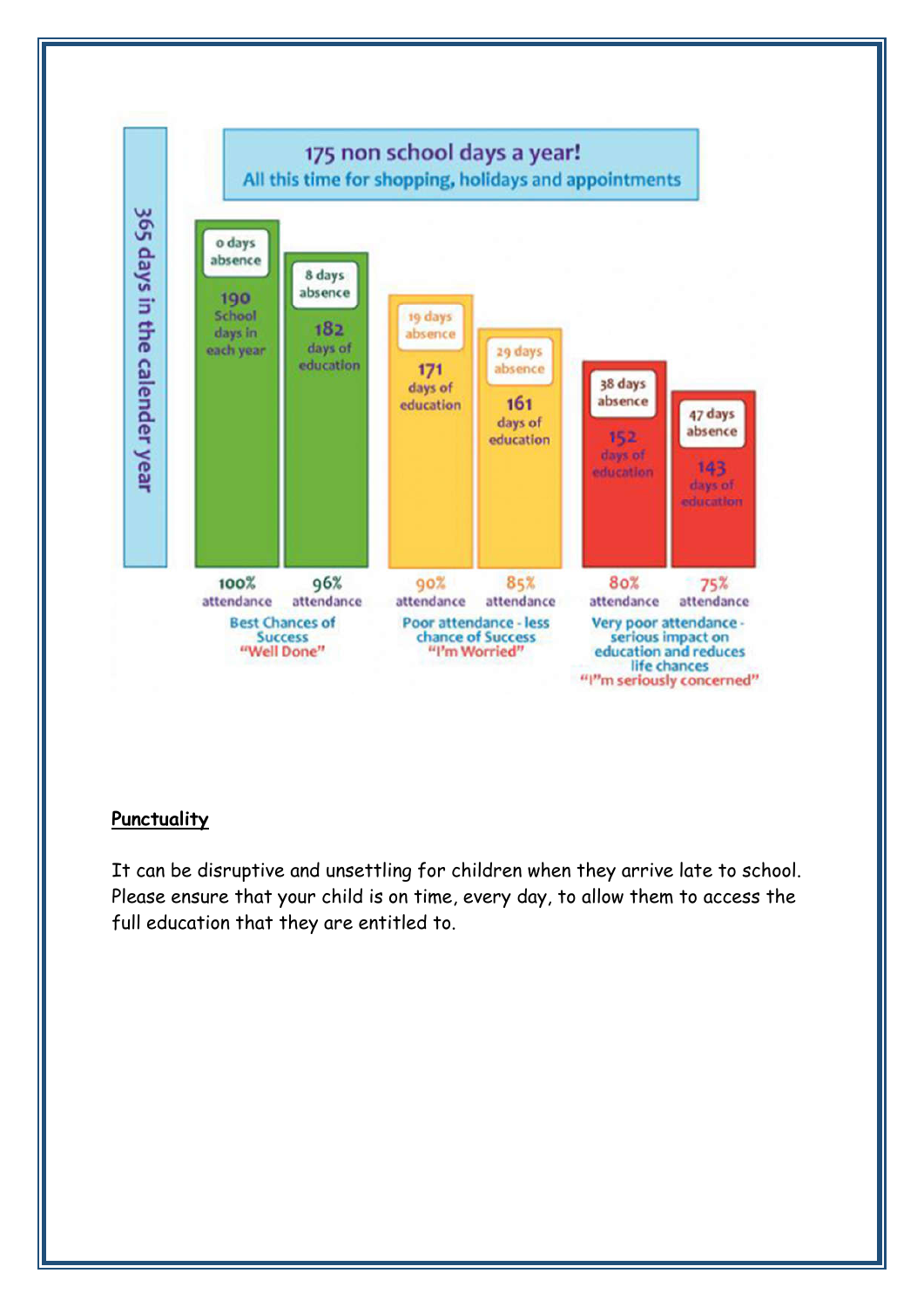## **Holidays**

By law you must ask for permission for your child to miss school.

Leave in term time will only be agreed where the Head teacher feels there are exceptional circumstances.

Leave will not be agreed when attendance already includes unauthorised absence or if attendance is already causing concern.

You can request "leave in term time" for your child using a request form available at the School Office.

Parents who take a child of compulsory school age on holiday, without permission from the school, may be issued with a fixed penalty notice.

# **TO HELP YOUR CHILD DO WELL IN SCHOOL, YOU SHOULD:**

- $\checkmark$  Arrange family holidays to coincide with school holidays
- $\checkmark$  Never take your child out of school when there are important examinations or tests
- $\checkmark$  Be aware of the potential impact on your child's education



 $\checkmark$  Avoid taking your child out of school when they are just starting. This is very important as your child needs to settle into their new environment as quickly as possible.

# **DID YOU KNOW?**

There are 190 statutory school days in one year.

That means there are 175 days (weekends & school holidays) available to use for holidays.

A 2-week holiday in school time means your child has approximately 50 hours of missed work to catch up on!

Head teachers cannot authorise any leave in term time unless there are exceptional circumstances.

Any period of absence taken without agreement of the school, or in excess of that agreed, will be classed as unauthorised and may attract a Fixed Penalty Notice.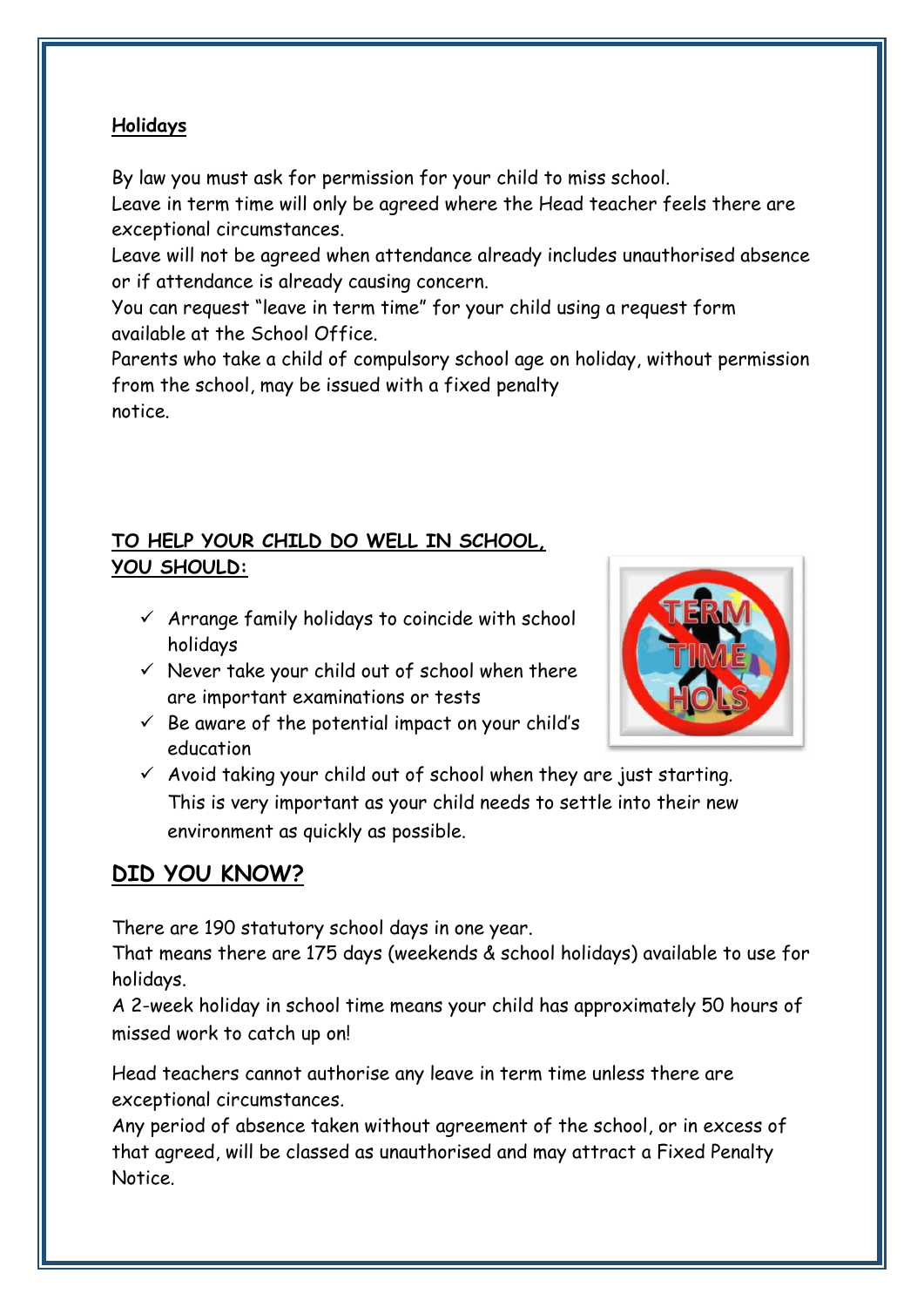

## **Reducing Illness Days**

If your child says that they do not feel well and you are unsure about whether it warrants a day off, please contact the School Office for further guidance. The school day is split into two sessions, meaning that they are registered twice throughout the day.

If your child was unwell in the morning but is well enough to attend in the afternoon, please consider the option of bringing them into school for afternoon registration.

Equally, if your child is taken ill at school, we will contact you immediately. Please always make sure that we have up to date contact details so that you can be contacted in an emergency.

## **Medical Appointments and Medical Evidence**

Please book any medical appointments out of school hours.

If this is unavoidable and your child has to have a medical appointment in school time, please do your best to have it after 1.15pm and then your child can have their registration mark for the afternoon before you pick them up. If it needs to be a morning appointment, please try and bring them to school first to get their mark and then return them to school afterwards along with proof of their appointment.

## The Department for Education guidance states:

*If the authenticity of illness is in doubt, schools can request parents to provide medical evidence to support illness.*

*Schools can record the absence as unauthorised if not satisfied of the authenticity of the illness but should advise parents of their intentions.*

Medical evidence can take the form of a copy of a prescription or medicine label, appointment card/letter or text confirmation.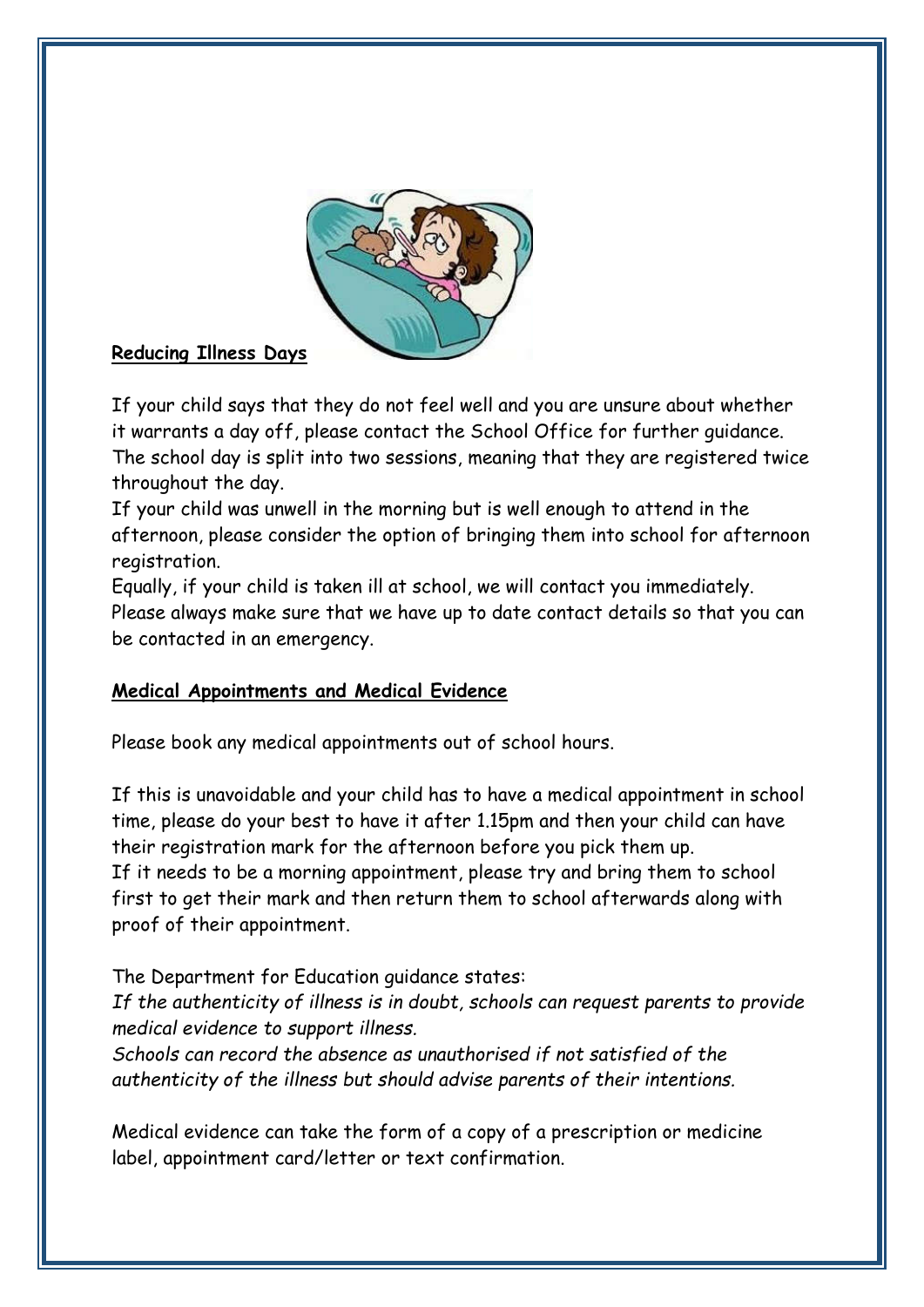#### **Authorised Absences**

Authorised absences are those where a pupil is absent due to illness or serious injury and is genuinely unable to attend school.

#### **Unauthorised Absences**

Unauthorised absences are those which the school does not consider reasonable - for example, un-agreed holidays during term time and unreasonable periods of absence.

An unauthorised mark will be given when a parent has not called in to give a reason for absence.

An unauthorised mark is also given when a child is more than 15 minutes late for school.

Unauthorised absences will lead to the use of legal proceedings which include Fast Track Intervention, Fixed Penalty Notices and/or Applications to Prosecute.

## **Fast Track to Attendance**

The purpose of the Fast Track Intervention is for you to meet with relevant school staff to identify the reasons for absence and to work together to improve attendance.

Whilst the intention of the Fast Track Intervention is to encourage that Attendance and/or punctuality improves; consideration will be made to take legal action via an Application to Prosecute if attendance targets are not met.

## **Fixed Penalty Notices**

In Norfolk, Penalty Notices are issued in accordance with the Norfolk Local Protocol.

The criteria are:

- 10 consecutive sessions of unauthorised absence
- 15% unauthorised absence within a six-week period.

Failure to pay a Fixed Penalty Notice reverts back to a Section 444 1 Education Act 1996 offence and you will face prosecution in the Magistrates Court.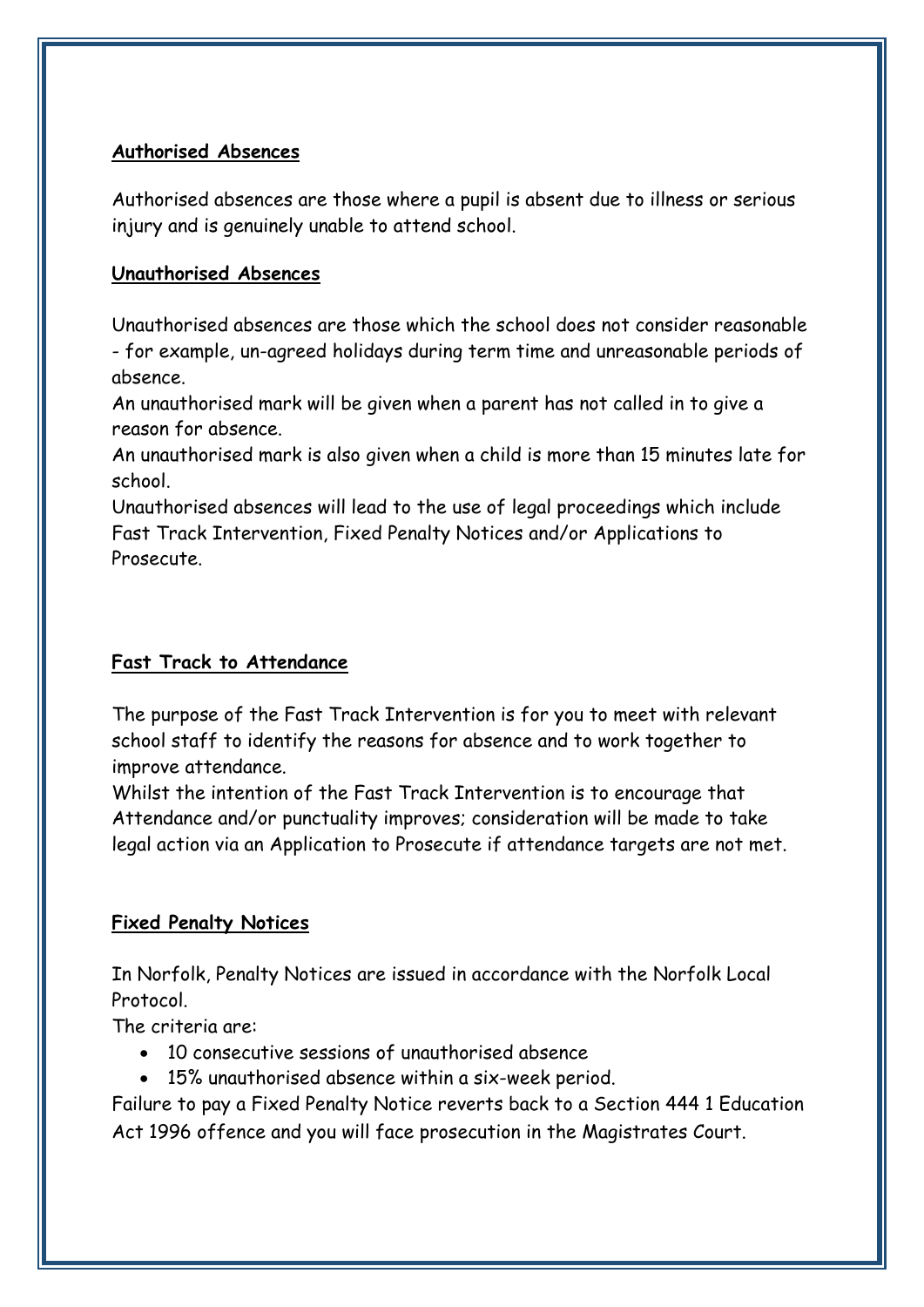#### **Wensum Junior School Procedures**

 Pupil attendance will be closely monitored. The School Attendance Team will meet fortnightly to review attendance and punctuality to see if action is required.





reason for absence and when they are expected to return. If you do not call us, then we will call you to ensure the safety and whereabouts of your child. If we cannot make contact a text will also be sent.

 If no contact is made to report absence after a period of 3 days, a letter will be sent home.

It is also possible that you will receive an unannounced home visit from a member of the attendance team.

This is to ensure the safety and whereabouts of the whole family.

- Ensuring your child's regular attendance at school is your legal parental responsibility.
- Children can arrive at Wensum Junior School from 8.30am when the gates open.

Morning registration is open between 8.45am and 8.55am

The gate is locked at 8.55am.

If you arrive after that time you will need to enter the school via the Main Entrance where your child will be given a late slip to hand to their teacher.

It is very important that children are in school on time.

If your child arrives after 9.10am it will be recorded as an unauthorised absence.

Afternoon registration is at 1.15pm.

 A 'traffic light' letter will be sent home at the end of every half term. **Red = 90% and below Yellow = 95% - 91% Green = 96% - 100%**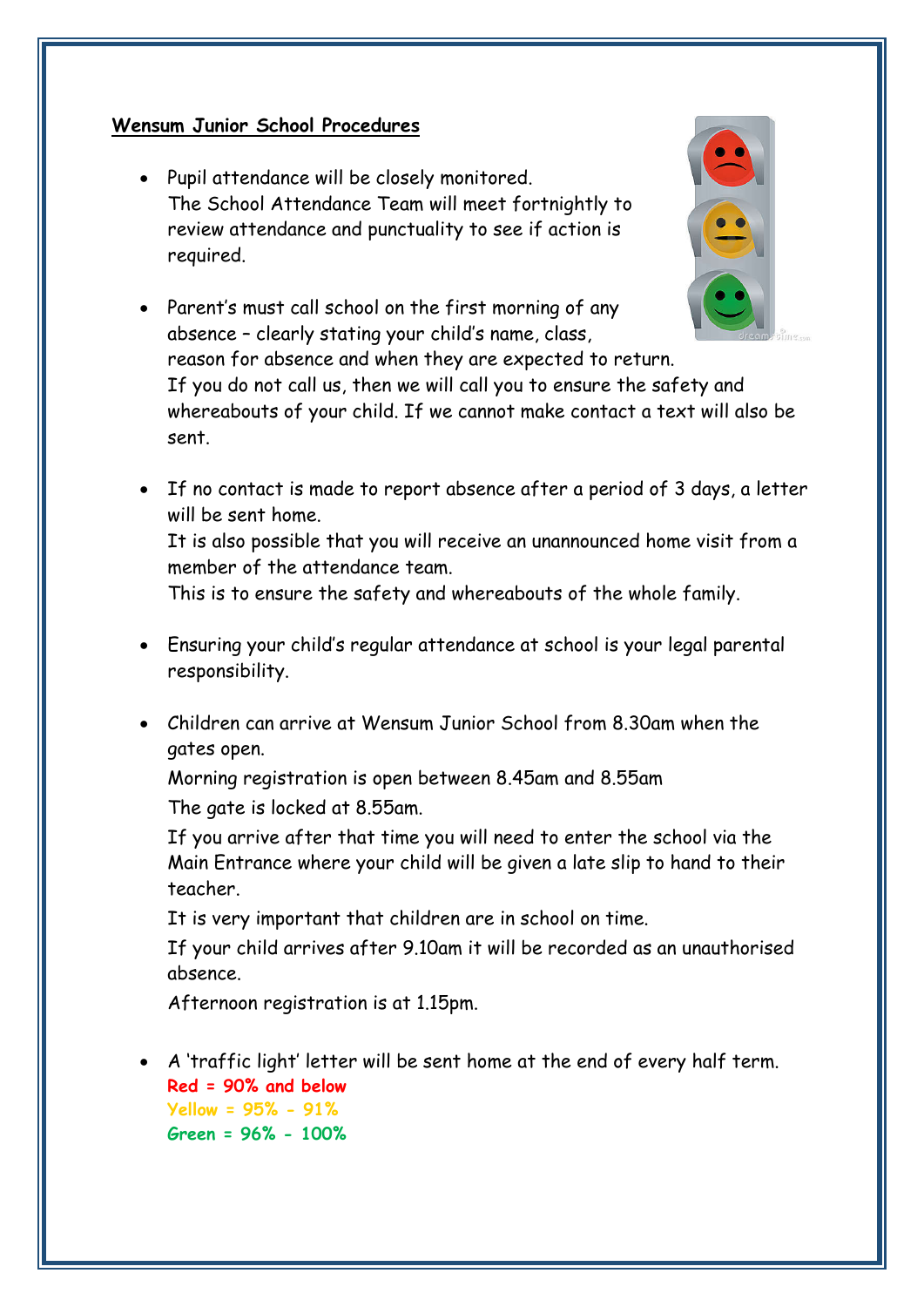- If attendance falls below 96% you will receive an Early Intervention/Medical Evidence letter. By way of early intervention, we will offer support to help with any issues that may be preventing your child attending school.
- Where attendance continues to be of an ongoing concern, school, along with the guidance of the Attendance Officer, will use sanctions such as Fixed Penalty Notices or Prosecution in the Magistrates Court.

For further information or advice, please contact:

Victoria McConnell – Head Teacher Sarah Knights – School Secretary Zowie Glen – Parent Support Adviser

Tel: 01603 620877

Wensum Junior School Turner Rd, Norwich, NR2 4HB